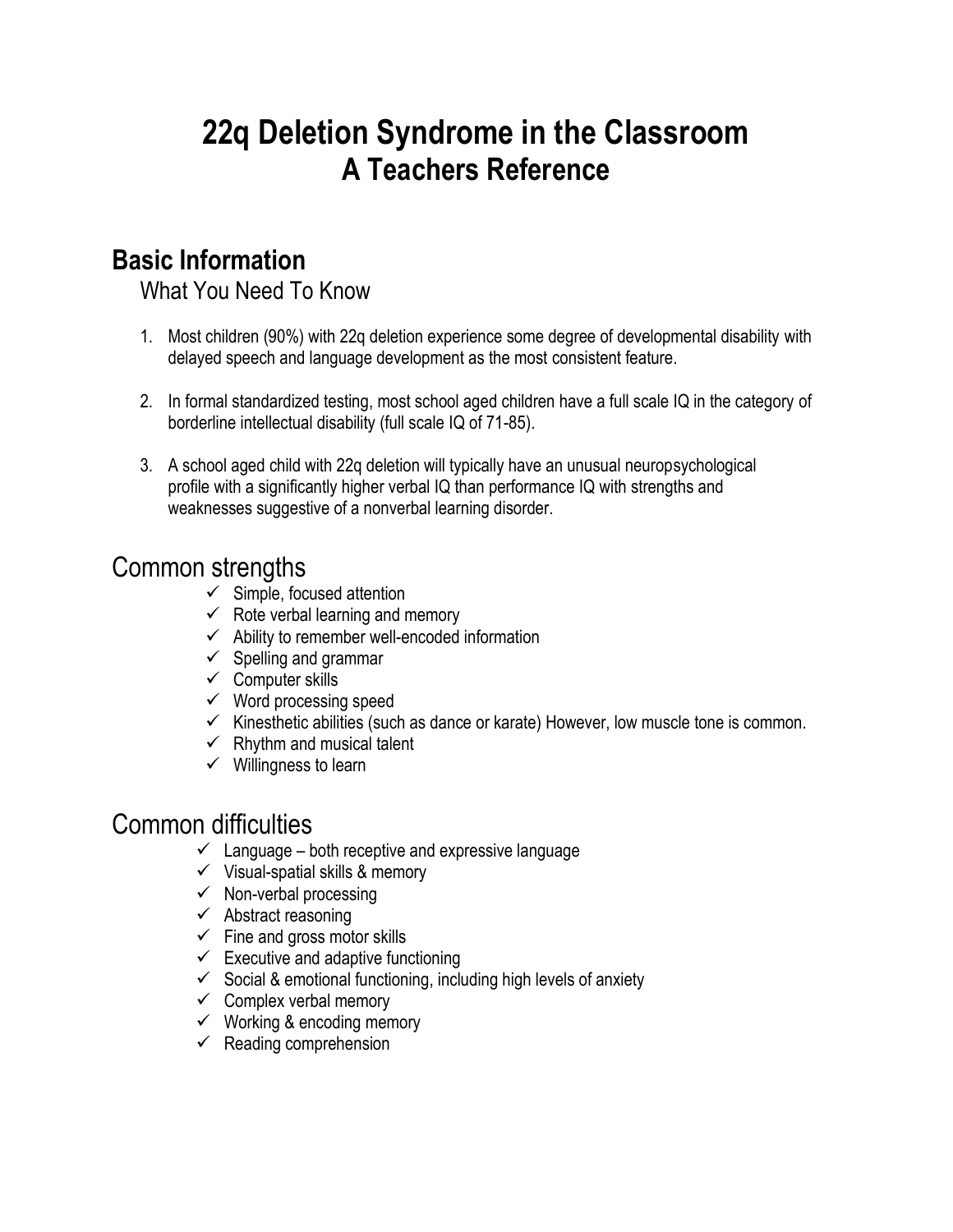# **Attention and Memory**

### What You Need To Know

- $\checkmark$  Diagnosis of attention deficit disorder is common in 22q deletion.
- $\checkmark$  Attention to details but not the whole
- $\checkmark$  Problems with concentration on tasks
- $\checkmark$  Executive function difficulties affect planning, thinking flexibly and understanding abstract ideas.
- $\checkmark$  This may cause children to struggle to remember, process, and organize information efficiently.
- $\checkmark$  Executive function difficulties can cause problems in more complex math or in reading comprehension.
- $\checkmark$  May also affect social interactions because of the difficulty in planning and executing plans

### Interventions for attention and memory

- $\checkmark$  Repeatedly using verbal instructions
- $\checkmark$  Break down instructions into clear steps
- $\checkmark$  Use a tape recorder while reading to the class
- $\checkmark$  Allow student to use a word bank on a test to help with recall
- $\checkmark$  Teach a system of remembering assignments using a chart and/or an assignment book

# **Math**

## What You Need To Know

*Individuals with 22q deletion syndrome may have significant visuospatial dysfunction, diminished math attainment, and executive dysfunction.*

- $\checkmark$  Deficits may be seen in areas of nonverbal processing, visual-spatial skills, complex verbal memory, attention, working memory, visual-spatial memory, and mathematics.
- $\checkmark$  Math learning difficulties in 22q deletion include difficulties in understanding and representing quantities and in accessing the numerical meaning from symbolic digits.
- $\checkmark$  Individuals may show adequate fact retrieval while development of procedural strategies appears to be delayed.
- $\checkmark$  Word problems may be a significant area of weakness. They are challenging due to their procedural nature and difficulty in reading comprehension.

#### Interventions for learning math

- $\checkmark$  Provide a template for complex or multistep problems; break down the steps
- $\checkmark$  Help teach the concepts of numeracy and the associations between numbers and quantities. For example using a board game in which the playing pieces are moved around a board.
- $\checkmark$  Line up the numbers for calculations
- $\checkmark$  Use active learning to teach concepts, such as baking or cooking to teach fractions
- $\checkmark$  Help the child learn to apply the information in new circumstances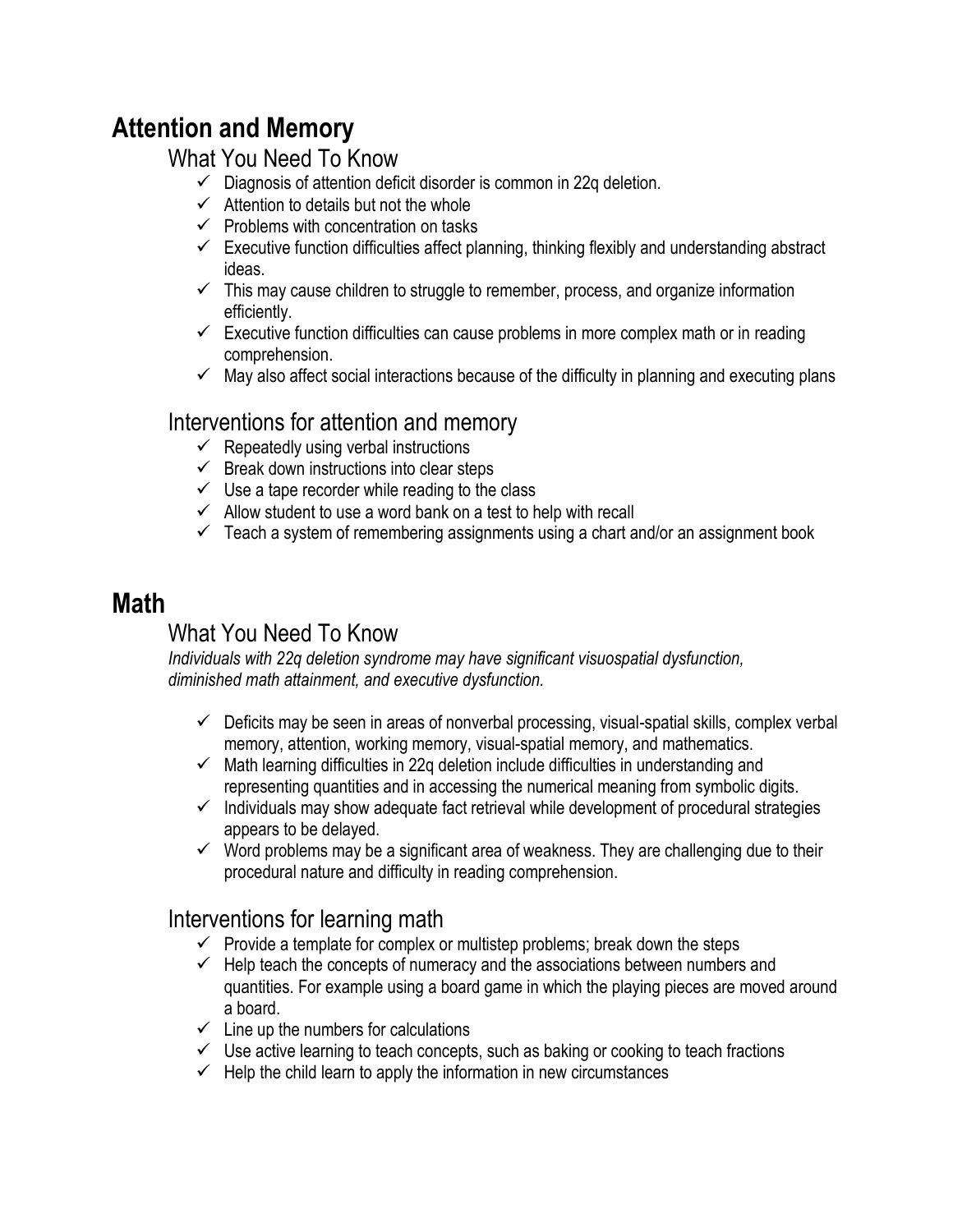# **Motor and Sensory**

#### What You Need To Know

- *Motor and sensory abilities in children with 22q deletion syndrome may be delayed.*
- $\checkmark$  Poor muscle development in children with 22q deletion syndrome may lead to delayed motor milestones.
- $\checkmark$  This can lead to coordination problems that can persist into adolescence. Children may find it difficult to perform tasks that require dexterity and control of movements.
- $\checkmark$  Children may struggle with visual information to guide their actions. They may find it difficult to perform tasks requiring spatial awareness.
- $\checkmark$  Copying down text is difficult, as it requires coordination and the ability to hold information in memory for the short term.

### What You Can Do

- $\checkmark$  Occupational, speech and physical therapy may be helpful for motor development, feeding and swallowing, etc.
- $\checkmark$  Visual instruction may work better than verbal.
- $\checkmark$  Limit written homework

# **Behavior & Sensory Support**

#### What You Need To Know

- $\checkmark$  Social withdrawal is common and may be in part due to speech problems.
- $\checkmark$  Attention deficit is common and may make the behaviors in a classroom challenging.
- $\checkmark$  Anxiety, perseveration and autism spectrum disorders can also be present and contribute to social withdrawal.

#### Interventions for Behavior & Sensory Support

- $\checkmark$  Advocate for continued speech therapy to address speech differences
- $\checkmark$  Be alert for signs of autism and advocate for appropriate support
- $\checkmark$  Monitor for the need for additional support services for anxiety or depression

#### **Notes:**

Studies show that kids with 22q experience anxiety in everyday situations, even though they might not show the typical signs of distress that teachers will recognize. This is largely based on the common language deficits shared by children with 22q. These deficits make it more challenging for a teacher to identify anxiety that might be more obvious in other children who also requires IEP's. Both parents and teachers should vigilant in identifying underlying anxiety, and work jointly (in the home and at school) to address this common pitfall as partners in your child's education process.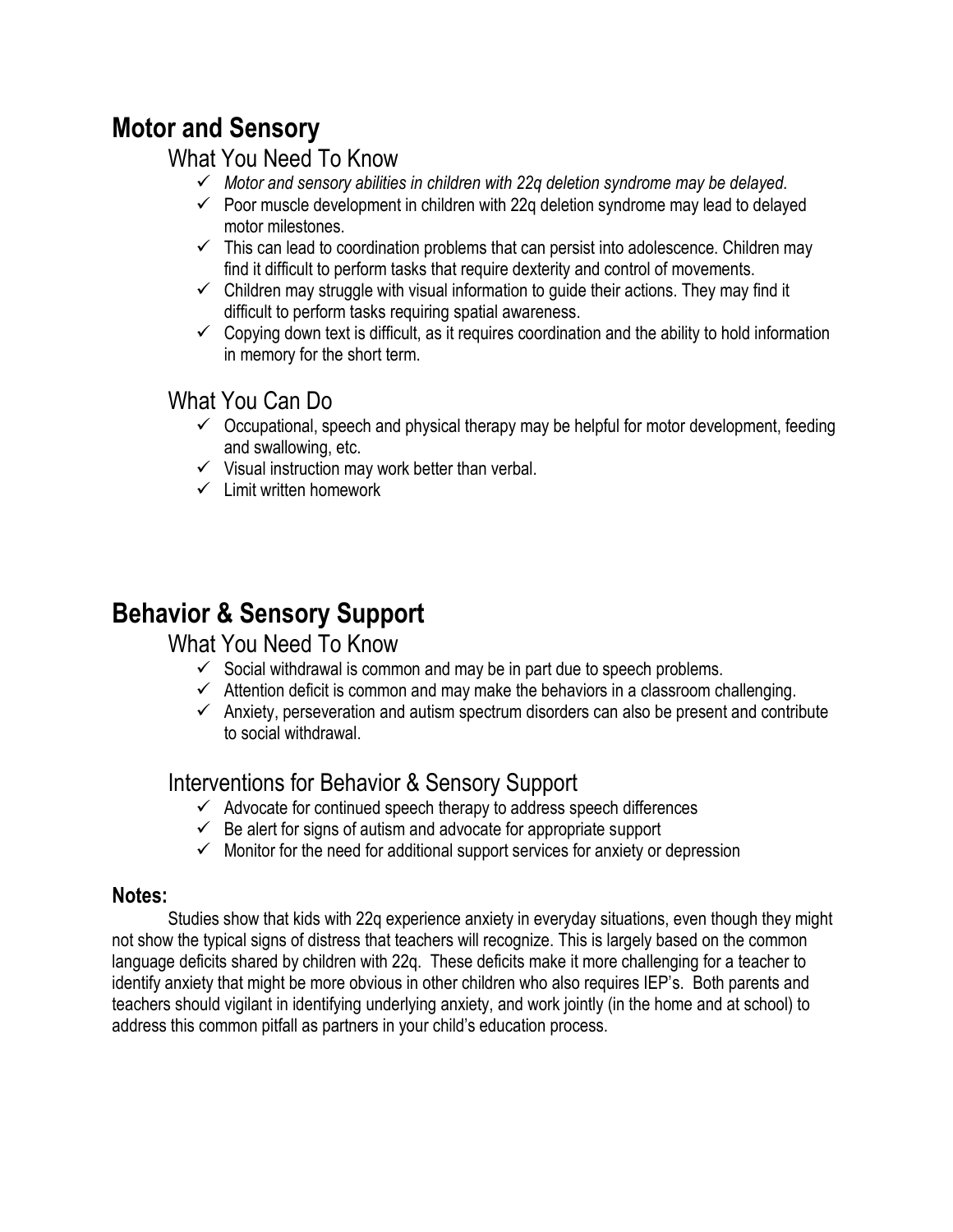# **Communication**

#### What You Need To Know

*Speech and language development is delayed in the majority of children with 22q deletion syndrome. This may be due in part to structural differences such as a cleft palate (a hole in the roof of the mouth) or to functional difficulties (either VPI or oral apraxia).*

#### **Hypernasal speech is common (75%).**

- $\checkmark$  Excessively nasal speech due to velopharyngeal incompetence (VPI)
- $\checkmark$  VPI is a condition in which the soft palate does not close properly and the oral cavity is not closed off completely from the nasal cavity during speech.
- $\checkmark$  Some children with VPI experience nasal regurgitation in which food and drink comes out the nose.

#### **Articulation disorders**

- $\checkmark$  May be compensatory
- $\checkmark$  May be due to oral apraxia (inability to coordinate facial and lip movements) or dysarthria (weakness of oral muscles)
- $\checkmark$  Slow vocabulary growth and difficulty in forming complex sentences is also common.

#### **Be alert for warning signs of problems:**

- $\checkmark$  Late or missing assignments and/or unfinished work
- $\checkmark$  Work attempted, but done incorrectly
- $\checkmark$  Quietness in class lack of questions
- $\checkmark$  Difficulty retelling a story
- $\checkmark$  Social or behavioral problems

### Interventions for Communication

*It is important to rule in/out developmental motor speech disorder. This includes:*

- $\checkmark$  Childhood apraxia of speech which is a motor planning problem
- $\checkmark$  The diagnosis and the treatment of speech and language problems are challenging. *Many different factors may be involved. However, remediation has led to excellent prognosis in a large majority of cases.*
- $\checkmark$  As a result of nasal regurgitation, the child may experience more nasal infections.
- $\checkmark$  This gap between the velum and pharynx (area in the back of the throat) may also lead to difficulty swallowing, or dysphagia.
- $\checkmark$  It is important to remember that feeding may be a challenge for these children, and they may tire easily during mealtimes.
- $\checkmark$  For more information on speech-language disorders, see: http://www.asha.org/public/speech/disorders/.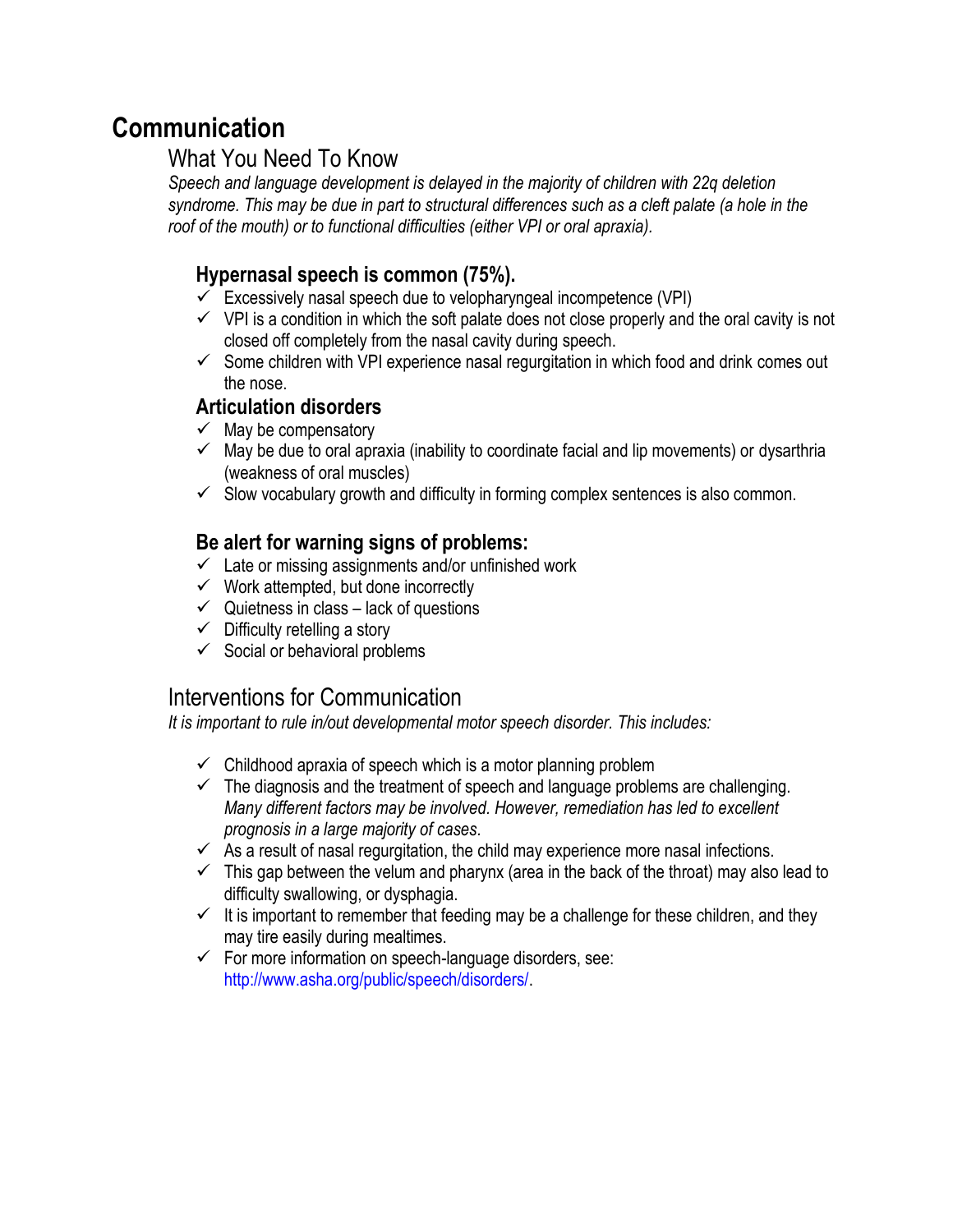# **Physical Activity, Trips, Events**

### What You Need To Know

- $\checkmark$  Hypotonia (low muscle tone) is sometimes still an issue in the school years and may impact the child's ability to participate in a physical education program.
- $\checkmark$  Special accommodations needed for individuals who have 22q deletion syndrome are dependent on the individual child.
- $\checkmark$  A child with 22q deletion with ADHD or executive function challenges, may wander or be confused on a field trip.
- $\checkmark$  Speech difficulties may make field trips and special events more challenging.

### What You Can Do

- $\checkmark$  Involving the parent in the planning is important so that the special needs for special event or field trips can be addressed.
- $\checkmark$  Assist in developing an adaptive physical education program if needed.

# **School Absences and Fatigue**

### What You Need To Know

- $\checkmark$  Additional surgeries may cause increased absences.
- $\checkmark$  In rare cases the immune deficiency can cause an increased susceptibility to infections.
- $\checkmark$  Anxiety or depression may cause increased absences and school phobias.

## What You Can Do

- $\checkmark$  Work with the student and parents to communicate about absences for medical reasons and help provide the extra help needed.
- $\checkmark$  Be alert for signs of anxiety or depression and contact the parents.

# **Emergency Planning**

### What You Need To Know

Emergency plans will be very individually determined and many children with 22q deletion syndrome will not have a need for a specific emergency plan.

# Resources

#### **GEMMS**

<http://www.gemssforschools.org/conditions/22q-deletion-velocardiofacial/default.aspx> **The International 22q11.2 Deletion Syndrome Foundation** http://www.22q.org/ **Velo-Cardio-Facial Syndrome Education Foundation, Inc.**